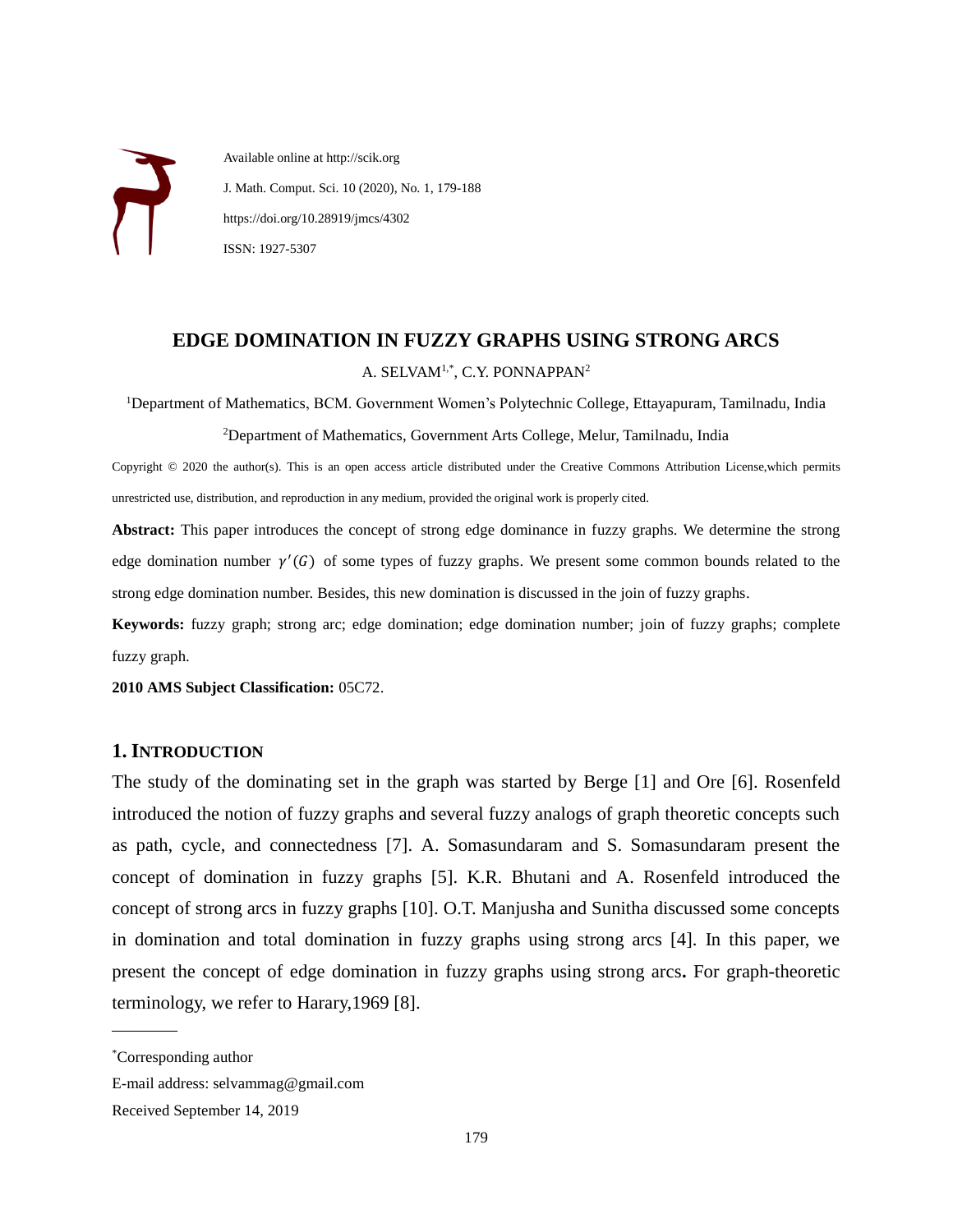## **2. PRELIMINARIES**

Fuzzy graph G( $\sigma$ ,  $\mu$ ) is a pair of function  $\sigma: V \to [0,1]$  and  $\mu: V \times V \to [0,1]$  such that  $\mu(u, v) \leq \sigma(u) \wedge \sigma(v)$  for all u, v in V. The fuzzy graph  $H(\tau, \rho)$  is called a fuzzy subgraph of  $G(\sigma, \mu)$  if  $\tau(u) \leq \sigma(u)$  for all u in V and  $\rho(u, v) \leq \mu(u, v)$  for all  $u, v$  in V.. The underlying crisp graph of a fuzzy graph  $G(\sigma,\mu)$  is denoted by  $G^* = (\sigma^*, \mu^*)$ , where  $\sigma^* =$ { $u \in V \mid \sigma(u) > 0$ } and  $\mu^* = \{ (u, v) \in V \times V \mid \mu(u, v) > 0 \}$ . A fuzzy graph  $G(\sigma, \mu)$  is said to be bipartite if the node set V can be partitioned into two non-empty sets  $V_1$  and  $V_2$  such that  $\mu(v_1, v_2) = 0$  if  $v_1, v_2 \in V_1$  or  $v_1, v_2 \in V_2$ . Further if  $\mu(v_1, v_2) > 0$  for all  $v_1 \in V_1$  and  $v_2 \in V_2$ then G is called complete bipartite graph. A complete bipartite graph on 'n' vertices is denoted by F(K<sub>n</sub>). An arc (u, v) of the fuzzy graph G( $\sigma$ ,  $\mu$ ) is called an effective edge if  $\mu(u, v) = \sigma(u) \wedge$  $\sigma(v)$  and effective edge neighborhood of  $u \in V$  is  $N_e(u) = \{v \in V : edge(u, v) \text{ is effective}\}.$ A path  $\rho$  in a fuzzy graph  $G(\sigma, \mu)$  is a sequence of distinct nodes  $v_0, v_1, v_2, \ldots, v_n$  such that  $\mu(v_{i-1}, v_i) > 0$  where  $1 \le i \le n$  and n is called the length of  $\rho$ . The strength of the path  $\rho$  is defined to be  $\bigwedge_{i=1}^n \mu(v_{i-1}, v_i)$ . A single vertex considers as a path of length zero. The strongest path joining any two nodes u, v is a path corresponding to maximum strength between u and v. The strength of the strongest path is denoted by  $\mu^{\infty}(u, v)$  and it is defined by  $\mu^{\infty}(u, v)$  =  $\sup\{\mu^k(u,v) \mid k = 1, 2, 3...\infty\}$ . An arc (u, v) of a fuzzy graph  $G(\sigma, \mu)$  is called a strong arc if  $\mu^{\infty}(u, v) = \mu(u, v)$ , otherwise it is called a non-strong arc. Strong neighborhood of  $u \in V$  is  $N_s(u) = \{v \in V : arc(u, v) \text{ is strong}\}.$   $N_s[u] = N(u) \cup \{u\}$  is the closed neighborhood of u. Let  $G(\sigma, \mu)$  be a fuzzy graph and u, v be two nodes of  $G(\sigma, \mu)$ . We say that u dominates v if the arc (u, v) is strong. A subset D of V is called a strong vertex dominating set of G ( $\sigma$ ,  $\mu$ ) if for every  $v \in V - D$ , there exists  $u \in D$  such that u dominates v. A strong vertex dominating set D is called a minimal strong vertex dominating set if no proper subset of D is a strong vertex dominating set. The minimum cardinality taken over all minimal strong vertex dominating set is called strong domination number, denoted by  $\gamma(G)$  and the corresponding dominating set is called minimum strong vertex dominating set.

## **3. EDGE DOMINATION USING STRONG ARC**

**Definition 3.1.** Let v be a vertex of a fuzzy graph  $G(\sigma, \mu)$ . We define  $\sigma^s(v) = \max{\mu(v, x)}$  $x \in V$ } that is  $\sigma^s(v)$  is the maximum of the weights of the edges incident at v.

**Definition 3.2.** Let  $G = (\sigma, \mu)$  be a fuzzy graph. Let  $e_i$  and  $e_j$  be two edges of G. We say that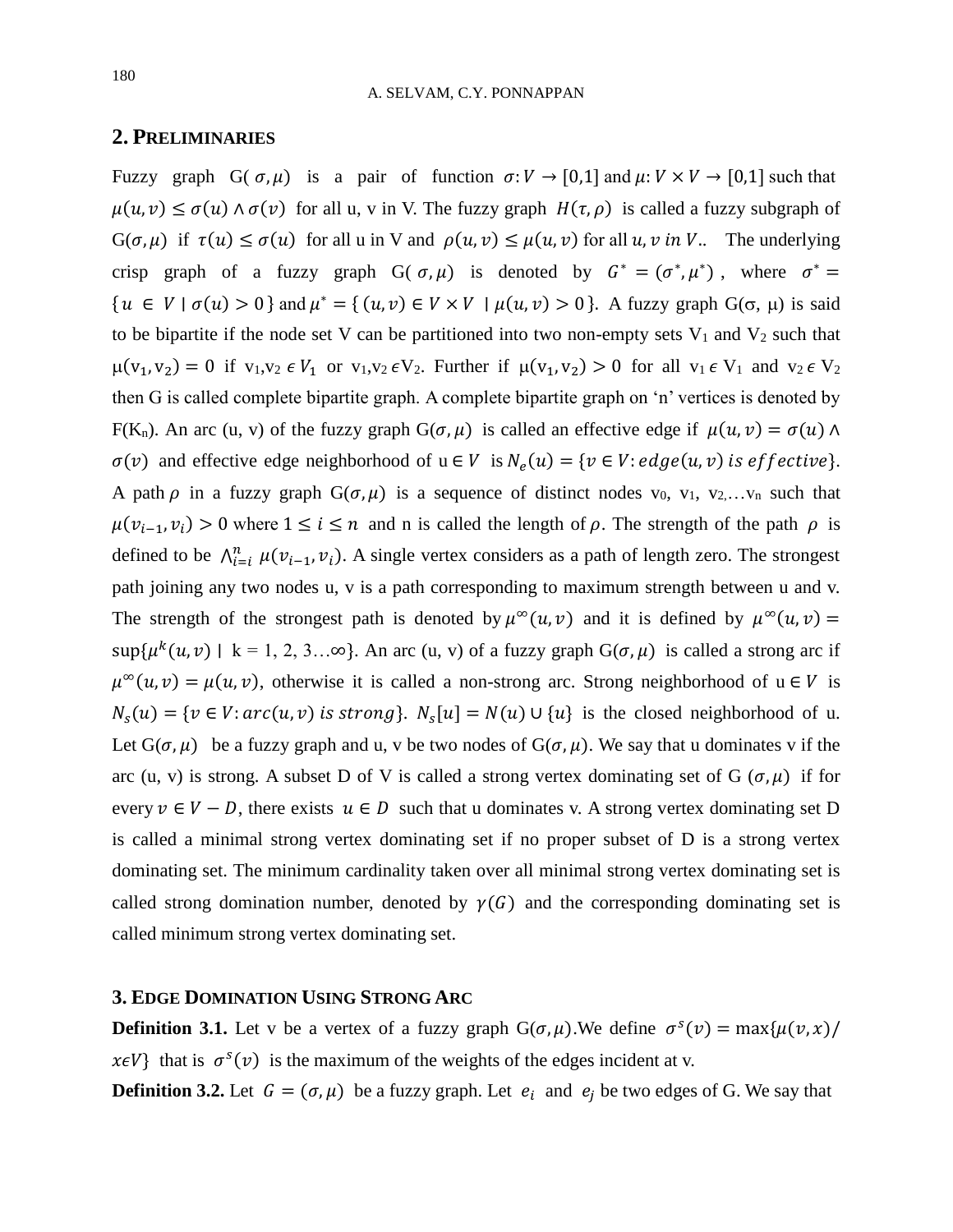$e_i$  dominates  $e_j$  if  $e_i$  is a strong arc and  $e_i$  is adjacent to  $e_j$ . A subset  $D'$  of E(G) is called strong edge dominating set if for every  $e_j \in E(G) - D'$  there exist  $e_i \in D'$  such that  $e_i$ dominates  $e_j$ .



figure (i)

**Example 3.3.** In figure (i), the edges  $(a, b)$ ,  $(b, c)$ ,  $(c, d)$   $\& (a, e)$  are strong arcs and the edge  $(d, d)$ e) is a non strong arc. Here  $D' = \{(a, e), (b, c)\}\$ is an edge dominating set.

**Definition 3.4.** An edge dominating set  $D'$  of G is called minimal edge dominating set if no proper subset of  $D'$  is an edge dominating set.

Example. In figure (i),  $\{e_2, e_5\}$ ,  $\{e_1, e_3\}$  and  $\{e_3, e_5\}$  are minimal edge dominating sets.

**Definition 3.5.** The smallest number of edges in any edge dominating set of G is called its edge domination number and its denoted by  $\gamma'(G)$ . An edge dominating set D<sup>'</sup> of G such that  $|D'| =$ 

 $\gamma'(G)$  is called minimum edge dominating set.

#### **Remark 3.6.**

1. The set of all strong arcs of G is an edge dominating set of G.

2. The set E(G) need not be an edge dominating set because E(G) may contain non-strong arcs.

**Definition 3.7.** A fuzzy subgraph  $H = (\tau, \rho)$  is said to be a spanning subgraph of  $G = (\sigma, \mu)$  if  $\tau(u) = \sigma(u)$  for all u in V. In this case, the two graphs have the same fuzzy node set, but they differ only in the arc weights.

**Theorem 3.8.** Let  $G = (\sigma, \mu)$  be a fuzzy graph and  $H = (\sigma', \mu')$  be a spanning subgraph of G. Let (x, y) be an arc in H such that  $\mu'(x, y) = \mu(x, y)$ . If (x, y) is a strong arc in G then it must be a strong arc in H.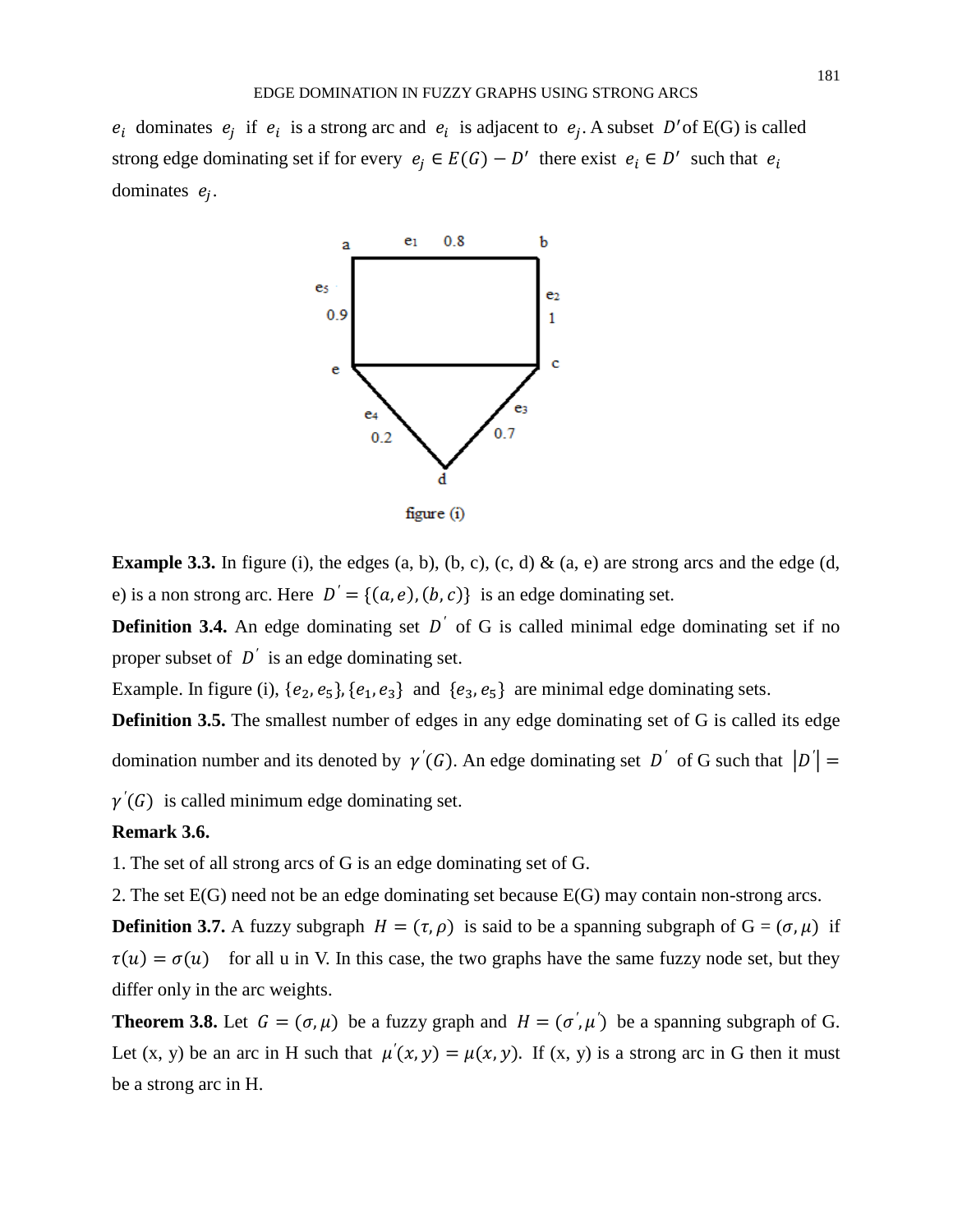**Proof.** Let  $(x, y)$  be an arc in H. Suppose it is not a strong arc in H then there exist a path in H say  $\rho'$ :  $x = x_0, x_1, \dots, x_n = y$  such that  $s'_\rho > \mu(x, y)$ . This path  $\rho'$  must also be in G. Since  $\mu'(e) \leq \mu(e)$ , for any edge e in H, we have  $s'_{\rho}$  in  $G > \mu'(x, y) = \mu(x, y)$ . This is a contradiction.

## **Remark 3.9.**

1. The converse of the theorem 3.8 need not be true

2. A non-strong arc in  $G = (\sigma, \mu)$  need not be a non-strong arc in  $H = (\sigma', \mu')$ 

3. Let G be a fuzzy graph having an edge dominating set  $D'$ . If a spanning subgraph H of G contains all the elements of  $D'$  then  $\gamma'(H) \leq \gamma'(G)$ .

4. In general, we cannot compare  $\gamma'(G)$  with  $\gamma'(H)$ .

**Example 3.10.**





Here  $\gamma'(G) = 1$  and  $\gamma'(H) = 2$ . Therefore  $\gamma'(G) < \gamma'(H)$ **Example 3.11.**



Here  $\gamma'(G) = 2$  and  $\gamma'(H) = 1$ . Therefore  $\gamma'(G) > \gamma'(H)$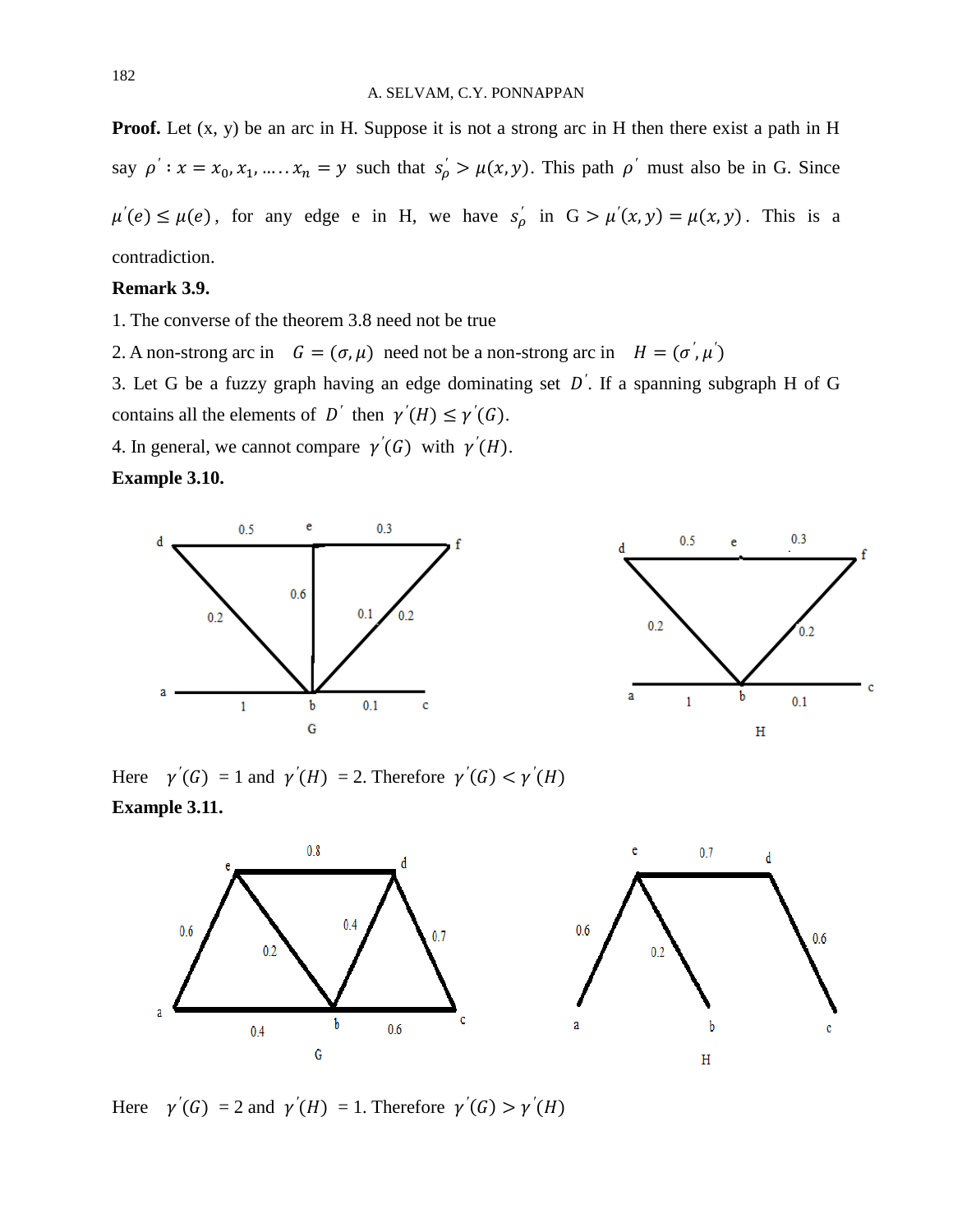**Definition 3.12.** Let  $G = (\sigma, \mu)$  be a fuzzy graph having a strong vertex dominating set D. Let  $u \in D$ . We define the set  $d_s(u) = \{v \in V - D | (u, v) \text{ is a strong arc} \}$ 

**Theorem 3.13.** Let  $G = (\sigma, \mu)$  be a fuzzy graph having no isolated vertices then  $\gamma(G) \leq$  $2\gamma'(G)$ .

**Proof.** Let D<sup>'</sup> be the minimum edge dominating set of G. Let

 $D = \{u_i \setminus u_i \text{ is an end vertex of any edge in D' } \}$ . Let  $y \in V - D$ . Since G has no isolated vertices we have  $N_s[y] \neq \emptyset$ . Let  $v \in N_s[y]$ . Suppose  $N_s[y] \cap D = \emptyset$ , then  $v \notin D$ . Also  $y \notin D$ . That is the vertices v and y are not the end vertices of any edge in  $D'$ . This implies no edge in  $D$ dominates the edge (v, y). This is a contradiction. Hence  $N_s[y] \cap D \neq \emptyset$ . Consequently, D is a strong vertex dominating set. Also  $|D| \leq 2|D'|$ . Therefore  $\gamma(G) \leq |D| \leq 2|D'| \leq 2\gamma'(G)$ .

**Theorem 3.14.** Let  $G = (\sigma, \mu)$  be a fuzzy graph without isolated vertices. If  $\Delta(G) \leq 2$  then  $\gamma'(G) \leq \gamma(G)$ .

**Proof.** Let  $D = \{u_1, u_2, \dots, u_n\}$  be a minimum strong vertex dominating set of G. Arrange the elements of D such that  $d_s(u_i) \leq d_s(u_{i+1})$ . Since D is minimal,  $d_s(u_i) \neq 0$  for  $1 \leq i \leq n$ . Also, since  $\Delta(G) \le 2$ , we have either  $d_s(u_i) = 1$  or  $d_s(u_i) = 2$ . If  $d_s(u_i) = 1$  select the vertex  $v_i \in V - D$  such that  $(u_i, v_i)$  is a strong arc. Let  $u_k$  be the first vertex such that  $d_s(u_k) = 2$ . Therefore each  $u_i \in D$ , has two strong neighbors in V-D, where  $k \le i \le n$ . Let

$$
d_s(u_i) = \{v_i, v_i'\}.
$$
 Define  $u_i = \begin{cases} v_i' & \text{if } d(v_i') \ge d(v_i'') \\ v_i' & \text{otherwise} \end{cases}$ . For each vertex  $u_i$  in D where

 $k \le i \le n$ , select the vertex  $v_i$  in V-D as

$$
v_i = \begin{cases} u'_i & \text{if } u'_i \text{ is not adjacent to } u'_{i-n}, 1 \le n \le i - k \\ d_s(u_i) - \{u'_i\} & \text{Otherwise} \end{cases}
$$

Consider the set  $D' = \{(u_i, v_i) \mid 1 \le i \le n\}$ . Let  $(x, y)$  be any edge in  $(G) - D'$ .

**Case (i)** Let  $x \in D$  or  $y \in D$ . Then  $x = u_j$  or  $y = u_j$  for some j,  $1 \le j \le n$ . Therefore  $(x, y)$ is adjacent to the edge  $(u_j, v_j)$  in D<sup>'</sup>.Hence D<sup>'</sup> dominate the edge  $(x, y)$ .

**Case (ii)** Let  $x \in V - D$  and  $y \in V - D$ . Since D is minimum strong vertex dominating set, there exist vertices  $u_m$  and  $u_n$  such that  $(u_m, x)$  and  $(u_n, y)$  are strong arcs. Suppose m = n, then either  $x = v_m$  or  $y = v_m$ . Hence  $(x, y)$  is adjacent to the edge  $(u_m, v_m)$  in D<sup>'</sup>. Therefore let  $m \neq n$ . If we assume  $y \neq v_n$  then  $d_s(u_n) = 2$  and so  $n \geq k$ . Since  $y \neq v_n$  by the choice of  $v_n$ , y is adjacent to some vertex  $v_{n-i}$  for some i,  $1 \le i \le n-k$ . Since  $\Delta(G) \le 2$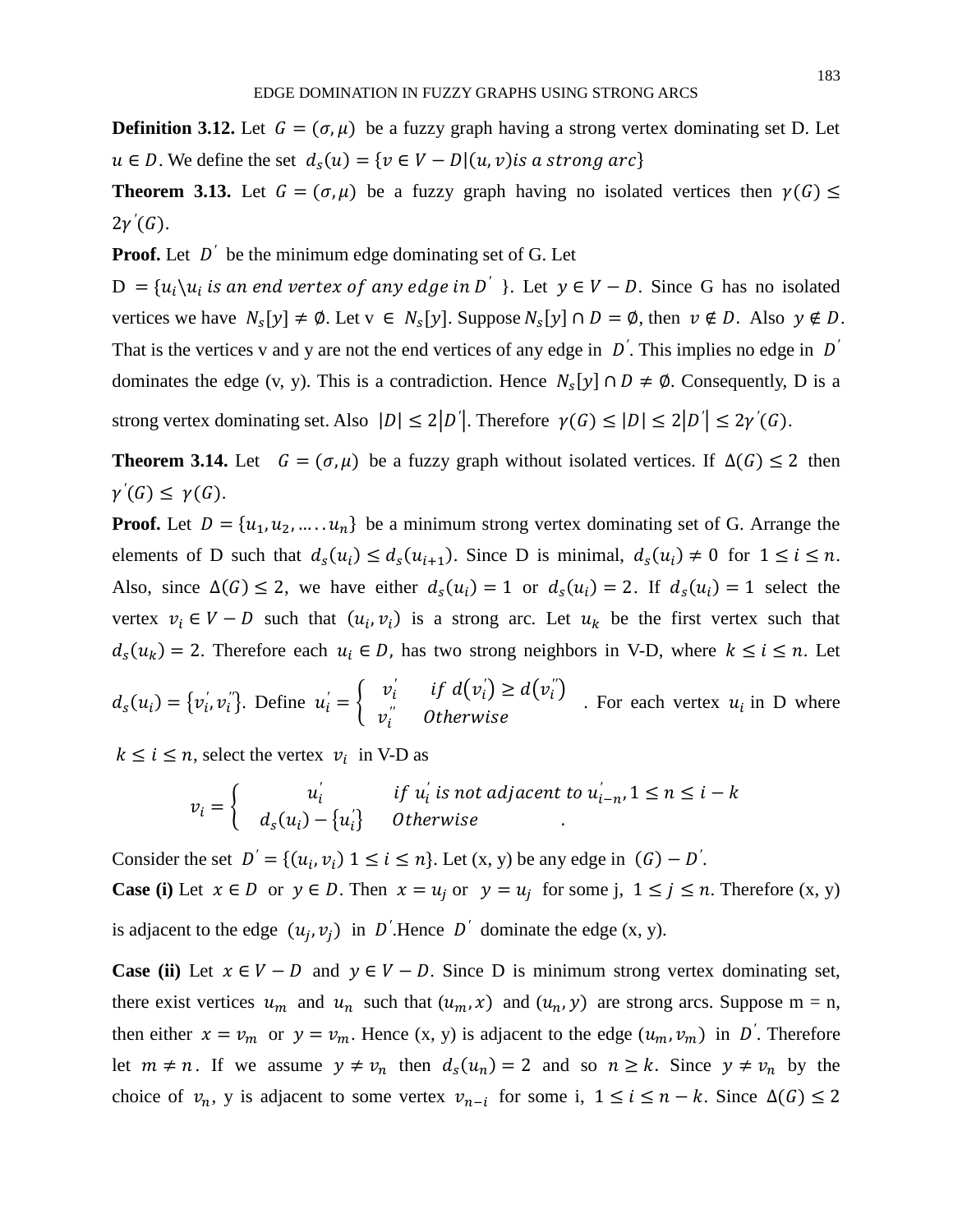and y is adjacent to the vertex x in V-D, we have  $x = v_{n-i}$ . Therefore  $(x, y)$  is adjacent to the edge  $(u_{n-i}, v_{n-i})$  in *D'*. Hence *D'* is an edge dominating set of G. Since  $|D'| = n$ , we have  $\gamma'(G) \leq n = \gamma(G).$ 

**Remark 3.15.** Let  $G = (\sigma, \mu)$  be a fuzzy graph having no isolated vertices. If  $\Delta(G) \leq 2$  then  $\gamma'(G) \leq \gamma(G) \leq 2\gamma'(G).$ 

**Theorem 3.16.** Let () be a complete fuzzy graph on 'n' vertices then *′* [( )] = 1 +  $\gamma'[F(K_{n-2})], \; n \geq 3$ 

**Proof.** In  $F(k_n)$  all the edges are strong. Let  $x = (u, v)$  be any edge in  $F(k_n)$ . Since  $F(k_n)$  is complete there are n-2 edges incident at u and v other than the edge x. Therefore the edge x dominates 2n-4 edges. The number of edges not dominated by x is  $nC_2 - (2n - 3) =$  $n^2-5n+6$  $\frac{3h+6}{2} = (n-2)C_2$ . In  $F(k_n)$  other than the vertices u and v we have n-2 vertices and  $(n-1)$  $2)C_2$  edges are not dominated by the edge x = (u, v). Hence the set of all vertices  $S =$  $V(F(k_n)) - \{u, v\}$  forms  $F(K_{n-2})$ . Therefore  $\gamma'[F(k_n)] = 1 + \gamma'[F(K_{n-2})]$ .

## **Remark 3.17.**

In the following table, we present the fuzzy edge domination number of some complete fuzzy graphs

| $F(k_n)$          |  | $F(k_3)$   $F(k_4)$   $F(k_5)$   $F(k_6)$   $F(k_7)$   $F(k_8)$   $F(k_9)$   $F(k_{10})$ |  |  |
|-------------------|--|------------------------------------------------------------------------------------------|--|--|
| $\gamma'[F(k_n)]$ |  |                                                                                          |  |  |

**Theorem 3.18.** Let  $G = (\sigma, \mu)$  be a fuzzy bipartite graph having no isolated vertices. Let  $V_1$ and  $V_2$  be the partition of V(G), then  $\gamma'(G) \le \min\{|V_1|, |V_2|\}$ 

**Proof.** Let  $V_1$  and  $V_2$  be the partition of V(G). Let  $u_1, u_2, \dots, u_m \in V_1$  and  $v_1, v_2, \dots, v_n \in V_2$ . Without loss of generality assume  $m < n$ . We denote the edge joining the points  $u_i$  and  $v_j$  by  $x_{ij}$ . For each  $u_i$ ,  $1 \le i \le m$ , select the edge  $x_{ik}$  such that  $\mu(x_{ik}) = \sigma^s(u_i)$ ,  $1 \le k \le n$ . Evidently,  $x_{ik}$  is a strong arc. Let  $D' = \{x_{ik}, 1 \le i \le m\}$ . Let x be any edge in  $E(G) - D'$ . Then  $x = x_{ij}$  for some i and j. Therefore x is adjacent to the edge  $x_{ik}$  in D<sup>'</sup> for some i. That is the edge x is dominated by the edge  $x_{ik}$ . Hence D<sup>'</sup> is an edge dominating set of G. Therefore  $\gamma'(G) \leq |D'| \leq m$ . If  $n < m$  then by the similar argument  $\gamma'(G) \leq n$ . Hence  $\gamma'(G) \leq$  $min\{|V_1, |V_2|\}$ .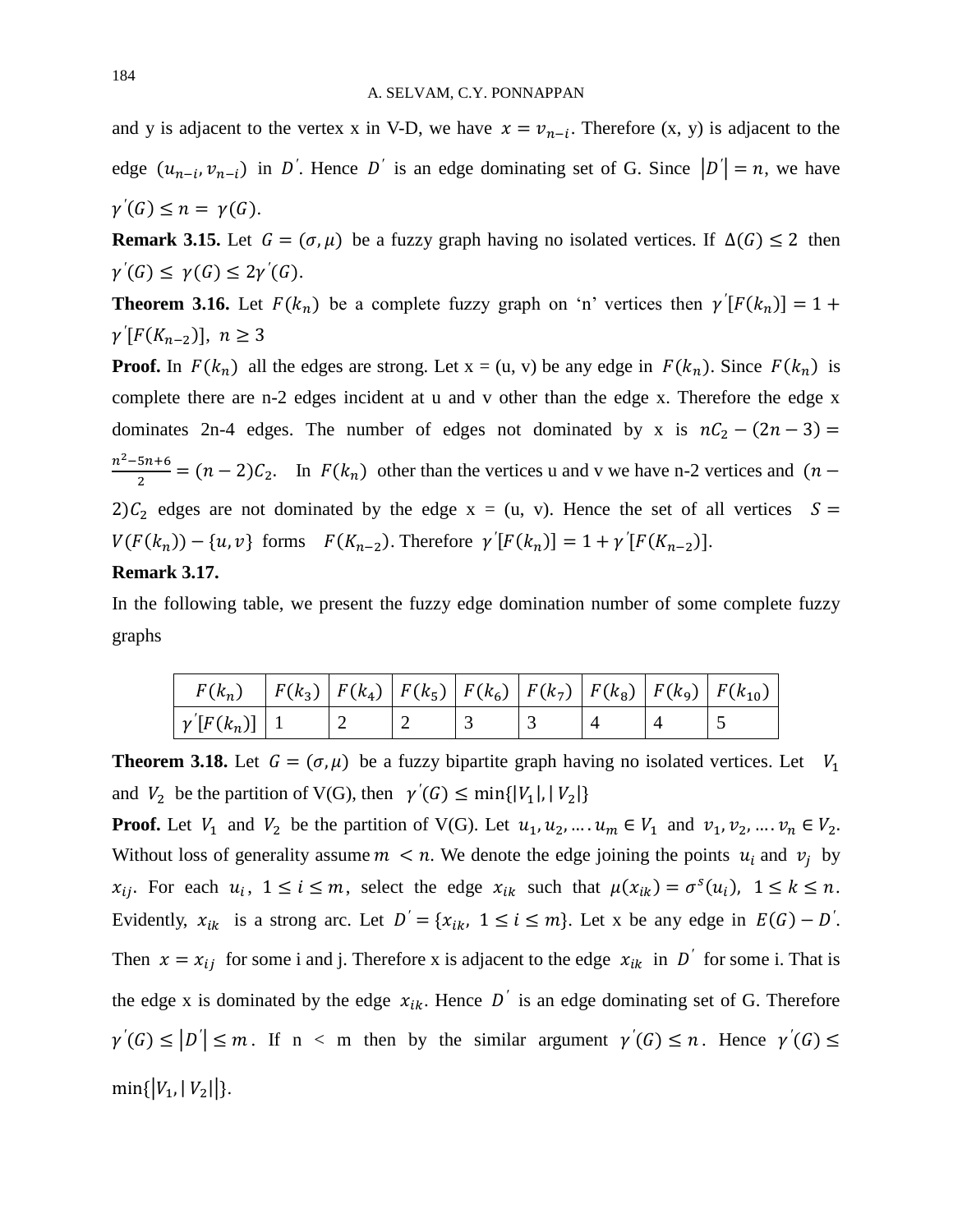**Theorem 3.19.** Let G be a complete fuzzy bipartite graph without isolated vertices. Let  $V_1$  and  $V_2$  be the partition of V(G), then  $\gamma'(G) = \min\{m, n\}.$ 

**Proof.** Let  $V_1$  and  $V_2$  be the partition set of G. Let  $u_1, u_2, \dots, u_m \in V_1$  and  $v_1, v_2, \dots, v_n \in V_2$ . Without loss of generality assume  $m < n$ . We denote the edge joining the points  $u_i$  and  $v_j$  by  $x_{ij}$ . Let D be the set of any m - 1 strong edges of G.

Let  $S_1 = \{u_i \in V_1 / u_i \text{ is an end vertex of any edge in } D\}$ 

and  $S_2 = \{v_k \in V_2 \mid v_k \text{ is an end vertex of any edge in } D\}$ .  $|S_1| \le m - 1$  and  $|S_2| \le m - 1$  $1 < n$ . Since  $|V_1| = m$  and  $|V_2| = n$ , there exist vertices  $u_i \in V_1$  and  $v_j \in V_2$  such that  $u_i \notin V_1$  $S_1$  and  $v_j \notin S_2$ . Since G is complete the edge  $x_{ij}$  connecting the vertices  $u_i$  and  $v_j$  is in E(G). This implies the edge  $x_{ij}$  is not dominated by any edge in D. Therefore, any set of m-1 edges of G cannot be an edge dominating set of G. Hence  $\gamma'(G) > m - 1$ . That is  $\gamma'(G) \ge m$ . By Theorem 3.18,  $\gamma'(G) \leq m$ . Hence  $\gamma'(G) = m$ . Therefore  $\gamma'(G) = \min\{|V_1|, |V_2|\}$ .

## **4. EDGE DOMINATION IN JOIN OF FUZZY GRAPHS**

**Definition 4.1.** Let  $G_1(\sigma_1, \mu_1)$ , and  $G_2(\sigma_2, \mu_2)$  be two fuzzy graphs on  $V_1$  and  $V_2$  respectively, with  $V_1 \cap V_2 = \emptyset$ . The join of  $G_1(\sigma_1, \mu_1)$  and  $G_2(\sigma_2, \mu_2)$ , denoted by  $G_1 + G_2$  is the fuzzy graph  $G(\sigma_1 + \sigma_2, \mu_1 + \mu_2)$  on  $V_1 \cup V_2$ , where,  $(\sigma_1 + \sigma_2)u = \begin{cases} \sigma_1(u) & \text{if } u \in V_1 \\ \sigma_1(u) & \text{if } u \in V_1 \end{cases}$  $\sigma_2(u)$ if  $u \in V_2$ and  $(\mu_1 + \mu_2)(uv) = \{$  $\mu_1(uv)$  if  $u, v \in V_1$  $\mu_2(uv)$  if  $u, v \in V_2$  $\sigma_1(u) \wedge \sigma_2(v)$  if  $u \in V_1$  and  $v \in V_2$ 

**Example 4.2.**

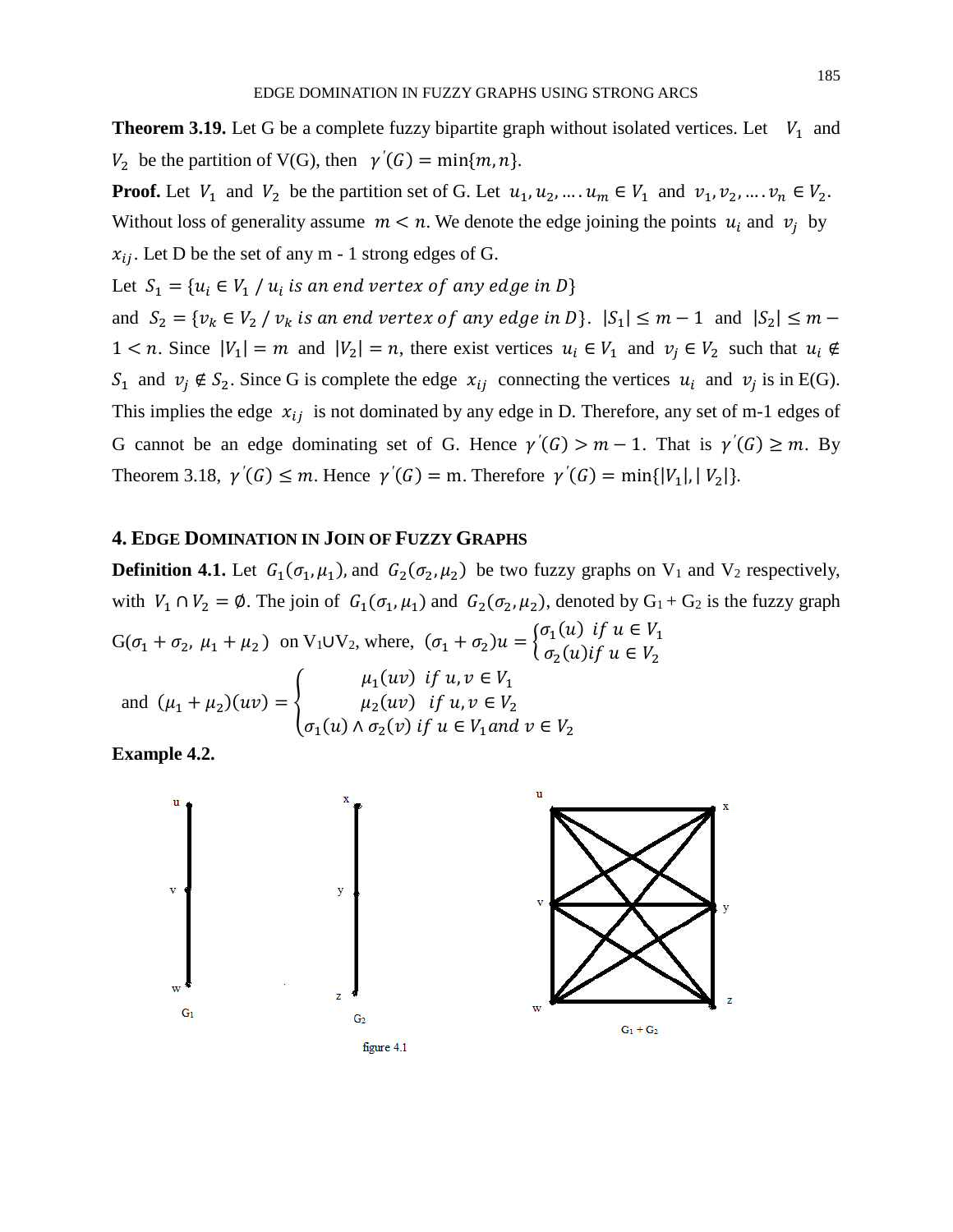Let  $\sigma_1$  = (u|0.5,v|0.8,w|0.7) and  $\mu_1$  = (uv|0.4, vw|0.5). Let  $\sigma_2$  = (x|0.8,y|0.7,z|0.9) and  $\mu_2$  =  $(xy|0.6, yz|0.7)$ 

 $\sigma_1 + \sigma_2 = (u|0.5, v|0.8, w|0.7, x|0.8, y|0.7, z|0.9)$ 

 $\mu_1 + \mu_2 = (uv|0.4, vw|0.5, xy|0.6, yz|0.7, ux|0.5, uy|0.5, ux|0.5, vx|0.8, vy|0.7, vz|0.8, wx|0.7,$  $wy|0.7, wz|0.7)$ 

**Theorem 4.3.** Let  $G_1(\sigma_1, \mu_1)$ , and  $G_2(\sigma_2, \mu_2)$  be two fuzzy graphs on  $V_1$  and  $V_2$  respectively, with  $V_1 \cap V_2 = \emptyset$ . Then  $\gamma'(G_1 + G_2) \le \min\{|V(G_1)|, |V(G_2)|\}.$ 

**Proof.** Let  $G_1(\sigma_1, \mu_1)$  be a fuzzy graph with  $|V(G_1)| = m$  and  $G_2(\sigma_2, \mu_2)$  be a fuzzy graph with  $|V(G_2)| = n$ . Let  $x_1, x_2, ..., x_m$  be the vertices of  $G_1$  and  $y_1, y_2, ..., y_n$  be the vertices of  $G_2$ . Without loss of generality assume m < n. By the definition of  $G_1 + G_2$ , any edge of the form  $(x_i, y_k)$  is an effective edge and hence it is a strong arc in  $G_1 + G_2$ . In particular, the edge  $(x_1, y_1)$  is a strong arc. This edge  $(x_1, y_1)$  dominates the edges of the form  $(x_1, y_1)$  and also the edges incident at  $x_1$  and  $y_1, 1 \le j \le n$ . Likewise, the edge  $(x_2, y_2)$  dominates the edges of the form  $(x_2, y_i)$  and also the edges incident at  $x_2$  and  $y_2$ ,  $1 \le j \le n$ . Continuing these steps all the edges of  $G_1 + G_2$  is dominated by the set  $D' = \{(x_i, y_i), 1 \le i \le m\}$  Therefore  $\gamma'(G_1 + G_2) \le$  $m = \min\{|V(G_1)|, |V(G_2)|\}.$ 

**Remark 4.4.**  $\gamma'(G_1) + \gamma'(G_2)$  need not be an edge dominating set of  $G_1 + G_2$ .

**Example 4.5.** In figure 4.1,  $\gamma'(G_1) = \{(u, v)\}$  and  $\gamma'(G_2) = \{(x, y)\}$ . But  $D' = \{(u, v), (x, y)\}$ is not a strong edge dominating set of  $G_1 + G_2$ . Because the edge (w, z) is not dominated by any element of  $D'$ .

**Definition 4.6.** Let  $G(\sigma, \mu)$  be a fuzzy graph having an edge dominating set D<sup>'</sup>. We define the solo set of G as  $S(D') = \{ v \in G / v \text{ is not an end vertex of any edge in D' } \}$ 

**Theorem 4.7.** Let  $G_1(\sigma_1, \mu_1)$ , and  $G_2(\sigma_2, \mu_2)$  be two fuzzy graphs having minimal edge dominating sets  $D_1'$  and  $D_2'$  respectively. Then  $D' = \{D_1' \cup D_2' \cup X\}$  is a strong edge dominating set of  $G_1 + G_2$  where  $X = \{(x_i, y_i) \in E(G_1 + G_2) / x_i \in V(G_1), y_i \in$  $V(G_2)$  and  $x_i \in S(D_1)$ 

**Proof.** Let  $x_1, x_2, ..., x_m$  be the vertices of  $G_1$  and  $y_1, y_2, ..., y_n$  be the vertices of  $G_2$ . Let  $(x,y)$ be any edge in  $G_1 + G_2$ . Then  $(x, y) \in G_1$  or  $(x, y) \in G_2$  or  $(x, y) = (x_i, y_j)$  for some i and j. If  $(x, y) \in G_1$  or  $(x, y) \in G_2$  then it is dominated by an element of the set  $D_1' \cup D_2'$ . Suppose  $(x, y) \notin G_1$  and  $G_2$ . Then  $(x, y) = (x_i, y_j)$  for some i and j. If  $x_i \in S(D_1)$  then  $(x_i, y_j)$  is dominated by an edge  $(x_i, y_i) \in X$ . Suppose  $x_i \in V(G_1) - S(D_1)$  then the edge  $(x_i, y_j)$  is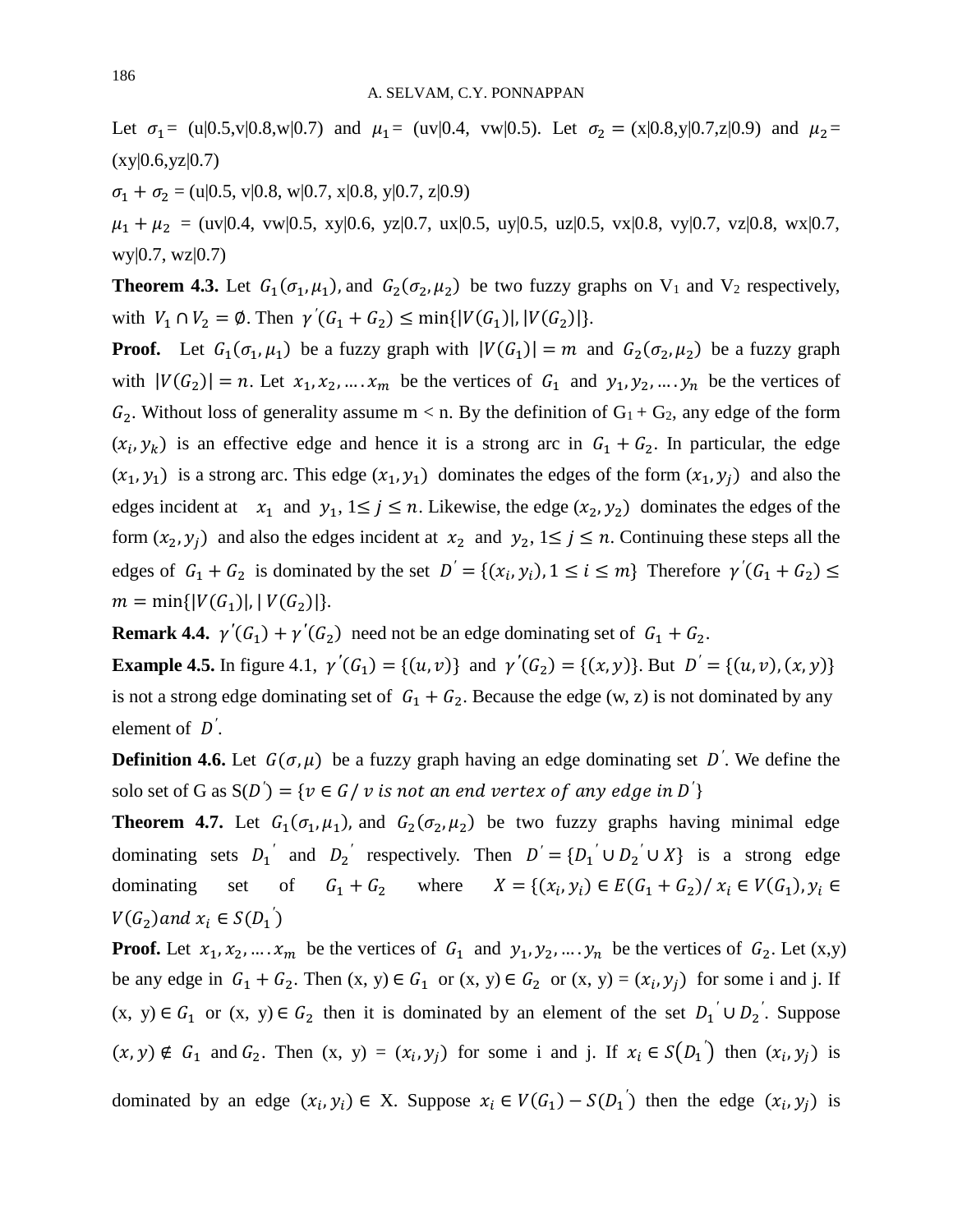dominated by an element of  $D_1$ <sup>'</sup>.

**Corollary 4.8.** Let  $G_1(\sigma_1, \mu_1)$ , and  $G_2(\sigma_2, \mu_2)$  be two fuzzy graphs having minimal edge dominating sets  $D_1'$  and  $D_2'$  respectively. Then  $D' = \{D_1' \cup D_2' \cup Y\}$  is a strong edge dominating set of  $G_1 + G_2$ , where  $Y = \{(x_i, y_i) \in E(G_1 + G_2) / x_i \in V(G_1), y_i \in$  $V(G_2)$ and  $y_i \in S(D_2)$ 

**Theorem 4.9.** Let  $G_1(\sigma_1, \mu_1)$ , and  $G_2(\sigma_2, \mu_2)$  be two fuzzy graphs. Then  $\gamma'(G_1 + G_2) \leq$  $\gamma'(G_1) + \gamma'(G_2) + s$ , where  $s = \min\{|S(D_1)|, |S(D_2)|\}$ 

**Proof.** It follows by Theorem 4.7 and Corollary 4.8.

## **5. CONCLUSION**

More than thirty domination parameters have been studied by different authors and in this paper, we have introduced the concept of strong edge domination in fuzzy graphs. The edge domination number of complete fuzzy graphs and complete fuzzy bipartite graphs are obtained. We have found some bounds for  $\gamma'(G)$ . Also, we explored this domination in the join of fuzzy graphs

#### **CONFLICT OF INTERESTS**

The authors declare that there is no conflict of interests.

#### **REFERENCES**

- [1] C. Berge, Graphs and Hyper graphs, North-Holland, Amsterdam, 1973.
- [2] Kaufmann. A., Introduction to the theory of Fuzzy Subsets, Academic press, New York, (1975).
- [3] L.A. Zadeh*,* Fuzzy Sets. Inform. Control, 8 (1965), 338-353.
- [4] O.T. Manjusha, M.S. Sunitha, Notes on domination in fuzzy graphs, J. Intell. Fuzzy Syst. 27 (2014), 3205-3212.
- [5] A. Somasundaram, S. Somasundaram, Domination in fuzzy graphs-I, Pattern Recognit. Lett. 19 (1998) 787-791.
- [6] O. Ore, Theory of graphs, Amer. Math. Soc. Colloq. Publi. Vol. 38, Amer. Math. Soc. Providence. RI. 1962.
- [7] A. Rosenfeld, Fuzzy graphs. Fuzzy Sets Appl. Cogn. Decision Proc., Proc. US–Japan Seminar Fuzzy Sets Appl., Univ. California, Berkeley, California, 1975, 77-95.